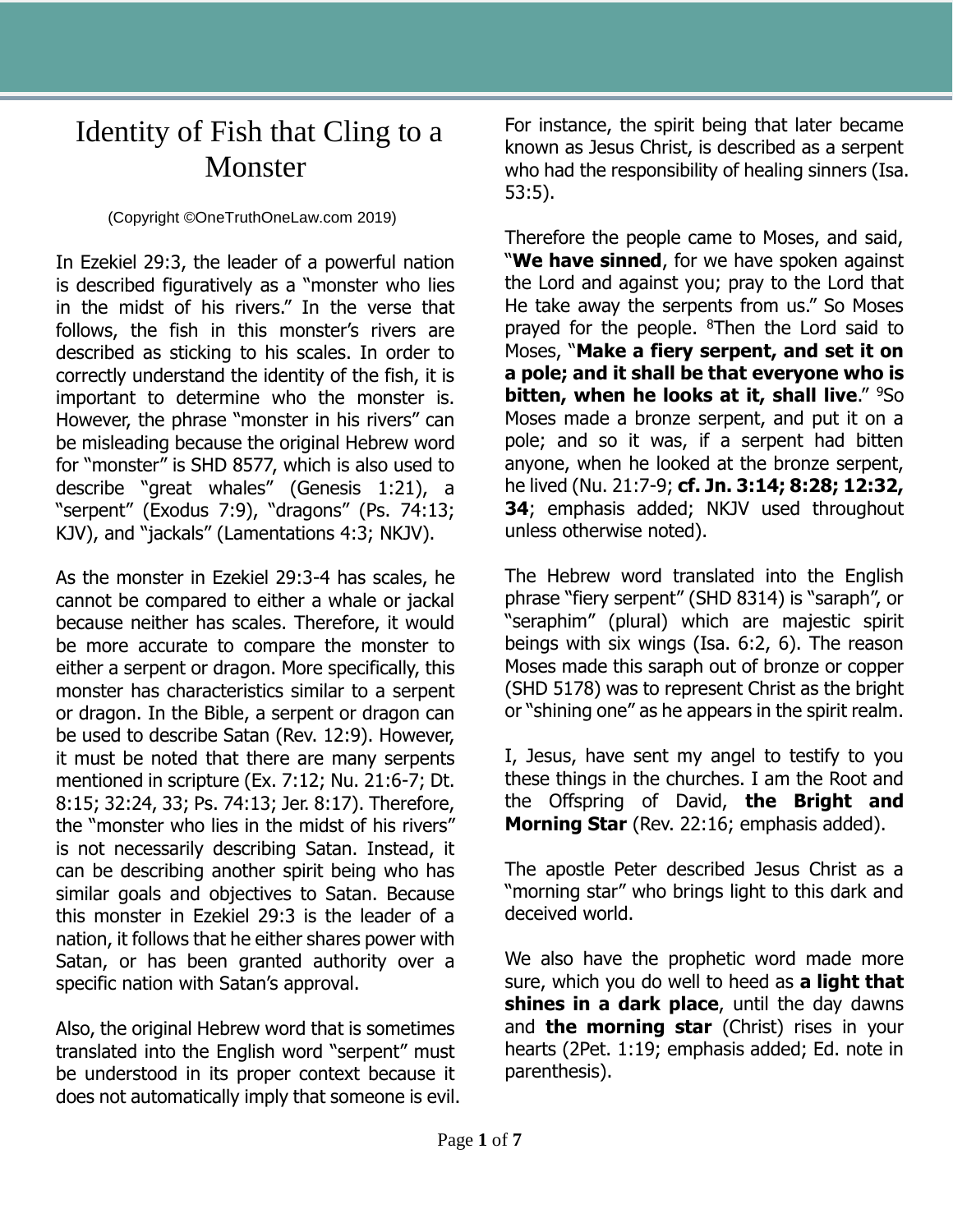Christ describes himself as bright, or shining, like brass.

…. These things says the Son of God, who has **eyes like a flame of fire, and his feet like fine brass** (Rev. 2:18b; cf. 19:12; emphasis added).

King David compared God's angels to flames of fire.

(God) who makes His angels spirits, His servants **a flame of fire** (Ps. 104:4; Ed. note in parenthesis; emphasis added).

According the next scripture, Jesus Christ was not the only "morning star" or "bright and shining saraph".

To what were its (the earth's) foundations fastened? Or who laid its cornerstone, <sup>7</sup>when the **morning stars** sang together, and all the sons of God shouted for joy? (Job 38:6-7; Ed. note in parenthesis; emphasis added).

It is important to note that "stars" are used to describe angels (Rev. 1:20) and those angels who teach God's law are referred to as "messengers of light" because God's law is compared to light.

**For the commandment is a lamp, and the law is light** …. (Prov. 6:23a; Ps. 119:105).

Those who pretend to be "religious", and claim to "know God" but disobey His word, are described as having no light, or "dawn".

To the law and to the testimony! If they do not speak according to this word, it is because **there is no light in them** (Isa. 8:20; emphasis added). Satan and the angels who follow him pretend to be "angels of light" (righteous), but continually seek ways to undermine and disobey God.

For such are false apostles (representatives ordained by God), deceitful workers, transforming themselves into apostles of Christ. <sup>14</sup>And no wonder! For **Satan** himself **transforms himself into an angel of light**.  $15$ Therefore it is no great thing if his ministers also transform themselves into **ministers of righteousness**, whose end will be according to their works (2Cor. 11:13-15; emphasis added).

> (GOD) WHO MAKES HIS ANGELS SPIRITS, HIS SERVANTS **A FLAME OF FIRE**.

Psalms 104:4; Ed. note in parenthesis; emphasis added

Prior to Lucifer's rebellion, all the morning stars or "seraphim" sang together. However, this harmony came to an end when Lucifer sinned (Eze. 28:16). Following the successful fulfillment of Christ's commission to atone, or cover, the sins of everyone who repents (Ac. 2:38), he was given greater authority than all the other seraphim who were his companions for a long time. Christ has this authority as the firstborn son of Almighty God (Rev. 1:5).

You (Christ) have loved righteousness (Ps. 119:172) and hated lawlessness; Therefore God, Your God, has anointed you with the oil of gladness **more than your companions** (Heb. 1:9; Ed. notes in parentheses; emphasis added).

But **to which of the angels** has He (Almighty God) ever said: "Sit at My right hand, till I make your enemies your footstool?" (Heb. 1:13; Ed. note in parenthesis; emphasis added).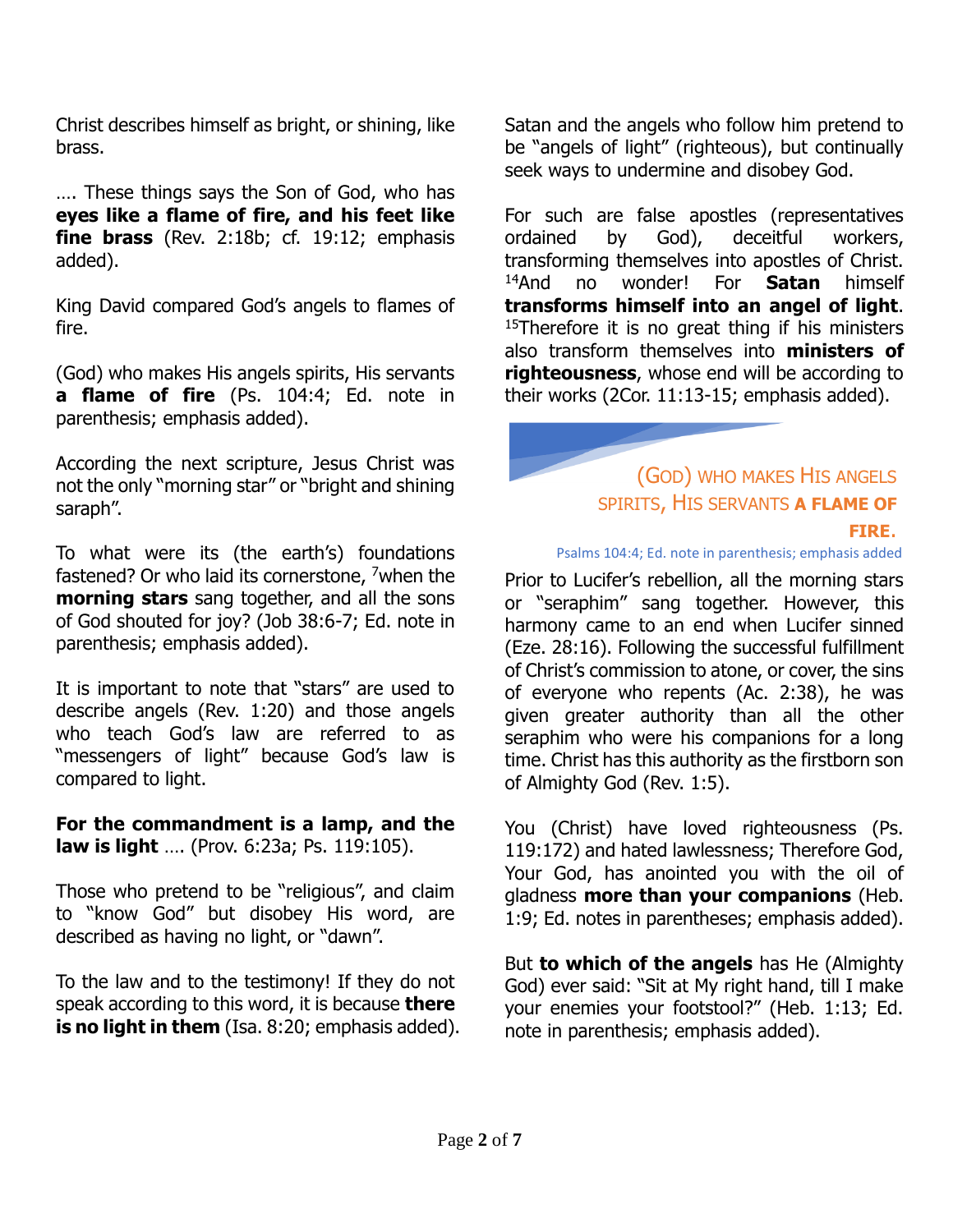Thankfully, some of Christ's companions have remained loyal to Almighty God, and continue to assist Christ with his ongoing responsibilities.

Are they not all ministering spirits sent forth to minister for those who will inherit salvation? (Heb. 1:14).

(Religious leaders) who have received the law **by the direction of angels** and have not keep it (Ac. 7:53; cf. Gal. 3:19; Ed. note in parenthesis; emphasis added).

One of these loyal angels descended from heaven following Christ's death and burial and acted as one of the witnesses to Christ's resurrection (Mt. 28:5-6).

## **WHY DO YOU MAKE MEN LIKE FISH OF THE SEA**…? Habakkuk 1:14a; emphasis added

And behold, there was a great earthquake; for an angel of the Lord descended from heaven, and came and rolled back the stone and sat on it. <sup>3</sup>**His countenance was like lightning**, and his clothing as white as snow (Mt. 28:2-3; emphasis added).

Other angels are also described as "bright" or "fiery" in appearance.

As for the likeness of the living creatures (beings; SHD 2416), their appearance was like burning coals of fire, and like the appearance of torches. Fire was going back and forth among the living creatures; **the fire was bright, and out of the fire went lightning** (Eze. 1:13; Ed. note in parenthesis; emphasis added).

Going back to Ezekiel 29:3, "the monster (serpent; saraph; 6-winged angel) in his rivers" is a spirit being and he is referred to as a king because he has authority over others. These "others" are compared to fish in Ezekiel 29:4. Again, this is figurative language that requires further investigation to determine what these fish represent.

**Why do You make men like fish of the sea**…? (Hab. 1:14a; emphasis added).

Because people are easily deceived, and will follow the wrong leaders without perceiving the danger, they are compared to fish that can easily be captured in a net (Hab. 1:15). Jesus Christ used this analogy in a positive sense when he spoke with some of his disciples.

Then Jesus said to them, "Come after me, and **I will make you become fishers of men**" (Mk. 1:17; emphasis added).

At this point, it is important to note that angels are also referred to as "men" in scripture (Gen. 18:1-2; 19:1). Therefore, when the word fish is used in Ezekiel 29:4 it can be inclusive of all the angels that were deceived by the rebellious saraph who is referred to as the king of Egypt. Satan himself is compared to a man who will eventually die for the sins he has committed.

Those who see you (Satan in a future judgment) will gaze at you, and consider you, saying: "**Is this the man** who made the earth tremble, who shook kingdoms,  $17$ who made the world as a wilderness and destroyed its cities, who would not release his prisoners?" (Isa. 14:16-17; cf. Eze. 28:2-10; 2Thes. 2:3-4; Ed. note in parenthesis; emphasis added).

So the "saraph", that is described as a "monster dwelling in his rivers", has fish closely attached to his scales. This closeness indicates that all the fish under his control share the same values, which are against God and His laws. Because of this, God will not allow the fish to escape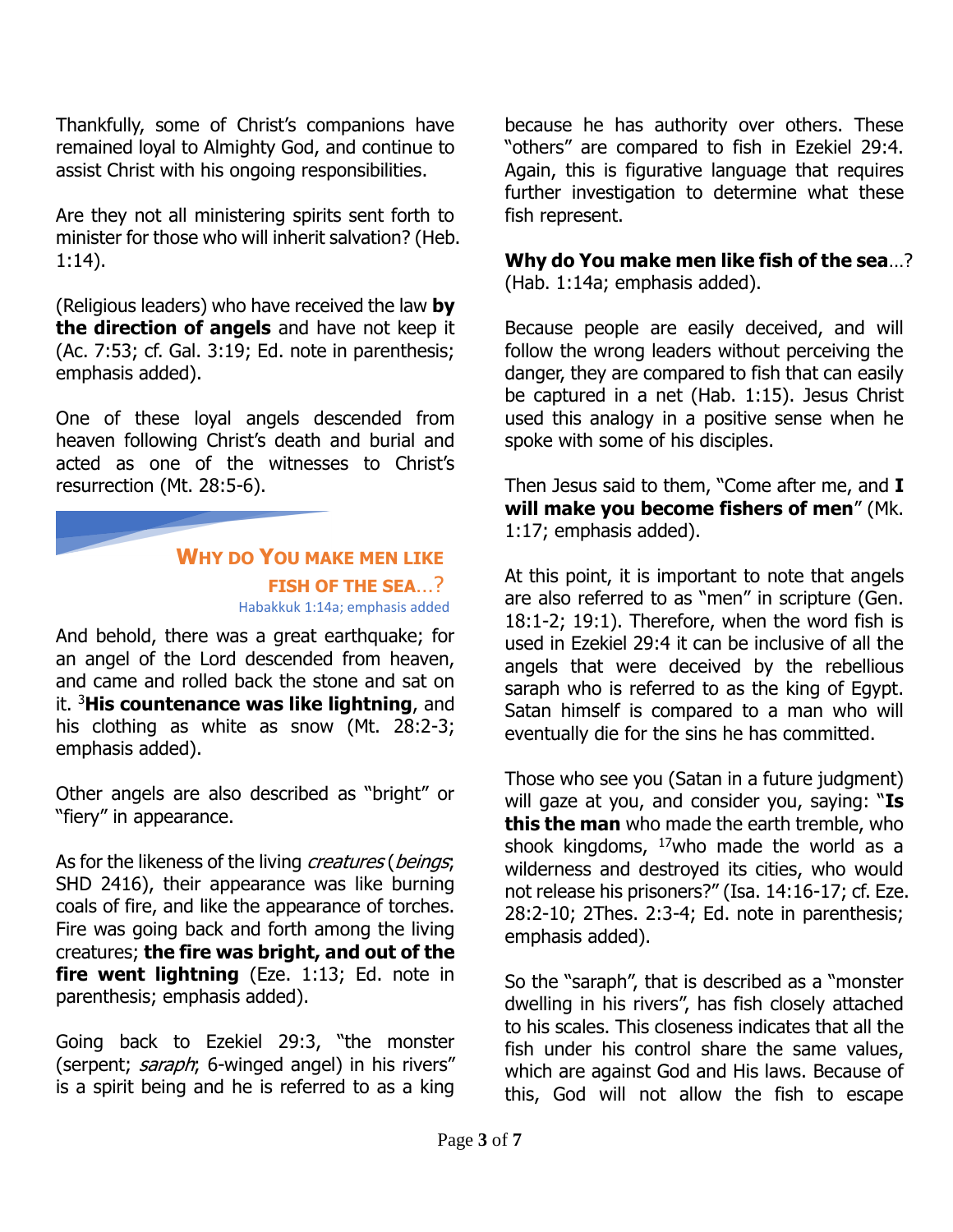judgment for their sins. Instead, this angelic leader and "all the fish" who follow him will face whatever punishment God deems necessary for their repentance.

But I will put hooks in your jaws, and cause the fish of your rivers to stick to your scales; I will bring you up out of the midst of your rivers, and all the fish in your rivers will stick to your scales. 5 I will leave you in the wilderness, you and all the fish of your rivers; you shall fall on the open field; you shall not be picked up or gathered. I have given you as food to the beasts of the field and to the birds of the heavens (Eze. 29:4-5).

Shortly, we will examine a scripture confirming that this "saraph in the rivers", who is referred to as Pharaoh king of Egypt, will repent of his sins and be reconciled to Jesus Christ who provided the means through which he could be forgiven. First though, it is important to examine another "saraph" or leader in the realm of the fallen angels who is referred to as "Assyria".

Indeed Assyria was a cedar in Lebanon, with fine branches that shaded the forest, and of high stature; and its top was among the thick boughs (Eze. 31:3).

Thus it was beautiful in greatness and in the length of its branches, because its roots reached to abundant waters. <sup>8</sup>The cedars in the garden of God could not rival it; the fir trees were not like its boughs, and the chestnut trees were not like its branches; no tree in the garden of God was like it in beauty (Eze. 31:7-8).

Instead of being referred to a "monster in his rivers", this saraph is referred to as a "tree of high stature" in the garden of God (see studies entitled: The Garden of God and The Tree of Life and River of Living Water). Therefore, "Assyria" was responsible for those under his authority. He was to serve and assist them in their relationship

with Almighty God. In other words, he was to help them grow and become even more productive spirit beings. Sadly, his position and power went to his head and he became too proud. Eventually his pride lead to various forms of wickedness as the next section of scripture confirms.

Therefore thus says the Lord God: "Because it towered high and set its top among the clouds (see study entitled: Christ and the Pillar of Cloud), and **its heart was proud** of its height, <sup>11</sup>I will give it into the hand of a mighty one of the nations; he shall surely deal with it as its wickedness deserves. I have cast it out (Eze. 31:10-11; RSV; Ed. note in parenthesis; emphasis added).

Almighty God determined that both the king of Egypt and Assyria were to be brought down because of their proud and rebellious attitudes. This action is meant to bring them to their senses so they can begin examining themselves more closely, and realize the magnitude of their sins. This corrective action also sends a message to other spirit beings that pride, with its associated self-centered attitude, harms not only the perpetrator but also everyone around them.

On its (Assyria's) ruin will remain all the birds of the heavens, and all the beasts of the field will come to its branches  $-$  <sup>14</sup>So that no trees by the waters may ever again exalt themselves for their height, nor set their tops among the thick boughs, that no tree which drinks water may ever be high enough to reach up to them. '*For they have all* been delivered to death (Rom. 6:23a), to the depths of the earth, among the children of men who (also) go down to the Pit (SHD 953; grave; cf. Ps. 88:4-5; Isa. 14:19; 38:18; Eze. 31:13-14; Ed. notes in parentheses).

So all sinners, whether human beings or angels, will receive wages for their conduct.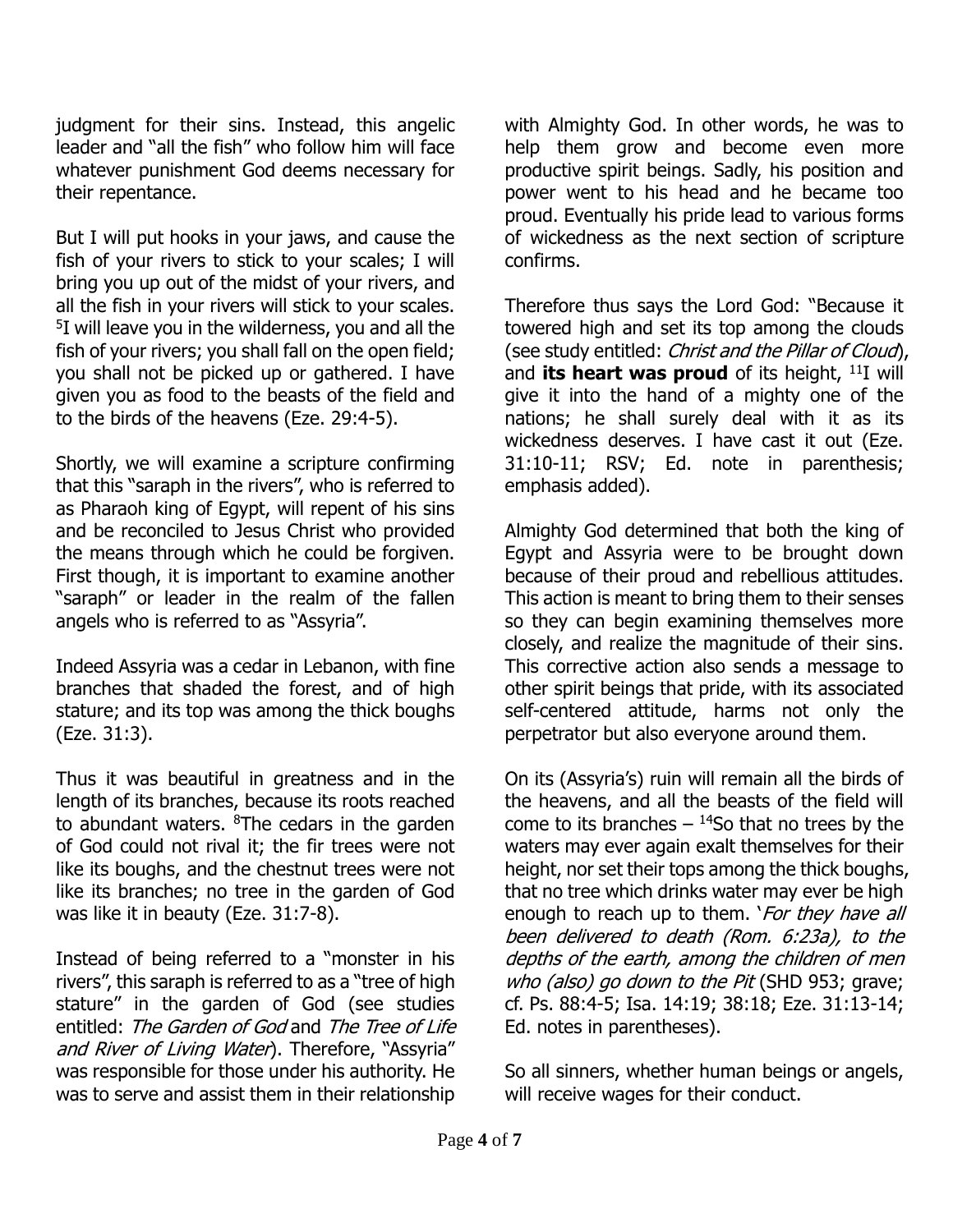For the wages of sin is death… (Rom. 6:23a).

Even though unrepentant sinners have earned the wage of "everlasting death", they will still have an opportunity in a future resurrection to willingly and sincerely change their attitude.

...but the gift of God is eternal life (through the shed blood of) Christ Jesus our Lord (Rom. 6:23b; cf. Heb. 9:22; Ed. note in parenthesis).

So the king of Egypt and Assyria, which are titles applied to specific rebellious seraphim, will die like any other sinful individual. They too will be resurrected and given an opportunity to repent of their sins because Almighty God does not want any of His children to remain dead forever.

**The Lord is** not slack concerning His promise, as some count slackness, but is longsuffering toward you, **not willing that any should perish, but that all should come to repentance** (2Pet. 3:9; emphasis added).

But can we foreknow that the seraphim described as the king of Egypt and Assyria will repent in a future resurrection, and be restored in their relationship with Almighty God and His son Jesus Christ? Also, will those who were negatively influenced by these two powerful angelic beings take responsibility for their own sins and repent? Before answering these questions, a connection must first be made between Jesus Christ and one of the names given to him by his Father in heaven.

Listen, O coastlands, to me, and take heed, you peoples from afar! The Lord (Almighty) has called me (Christ) from the womb; from the matrix of my mother He has made mention of my name. <sup>2</sup>And **He has made my mouth like a sharp sword**…. (Isa. 49:1-2a; Ed. notes in parentheses; emphasis added).

God's word is clear about who has a mouth like a sharp sword and this metaphor applies to only one being.

He (Christ; cf. Rev. 1:13-15) had in his right hand seven stars, **out of his mouth went a sharp two-edged sword**, and his countenance was like the sun shining in its strength (Rev. 1:16; cf. 2:12; emphasis added).

It is through the fulfillment of Christ's commission that Almighty God will be properly honored, and that the stiff-necked and rebellious nation of Israel will be restored.

And He (Almighty God) said to me (Christ), "You are My servant, O Israel, in whom **I will be glorified** (Isa. 49:3; Ed. notes in parentheses; emphasis added).

And now the Lord (Almighty) says, Who formed me (Christ) from the womb to be His servant, **to bring Jacob back to Him**… (Isa. 49:5a; Ed. notes in parentheses; emphasis added).

At this point it must be emphasized that the name Israel is applied to the one who would later become known as Jesus Christ, while the name Jacob was originally applied to the nation that was Christ's inheritance.

When the Most High divided their inheritance to the nations, when He separated the sons of man, He set the boundaries of the peoples according to the number of the angels of God  $(LXX)$ .  $9For$ t**he Lord's** (Christ's) **portion is his people; Jacob is the place of his inheritance** (Dt. 32:8-9; cf. Ps. 106:40; Ed. notes in parentheses; emphasis added).

Because one of Christ's names is "Israel", the entire nation born through Jacob took that name because Israel became their husband on the day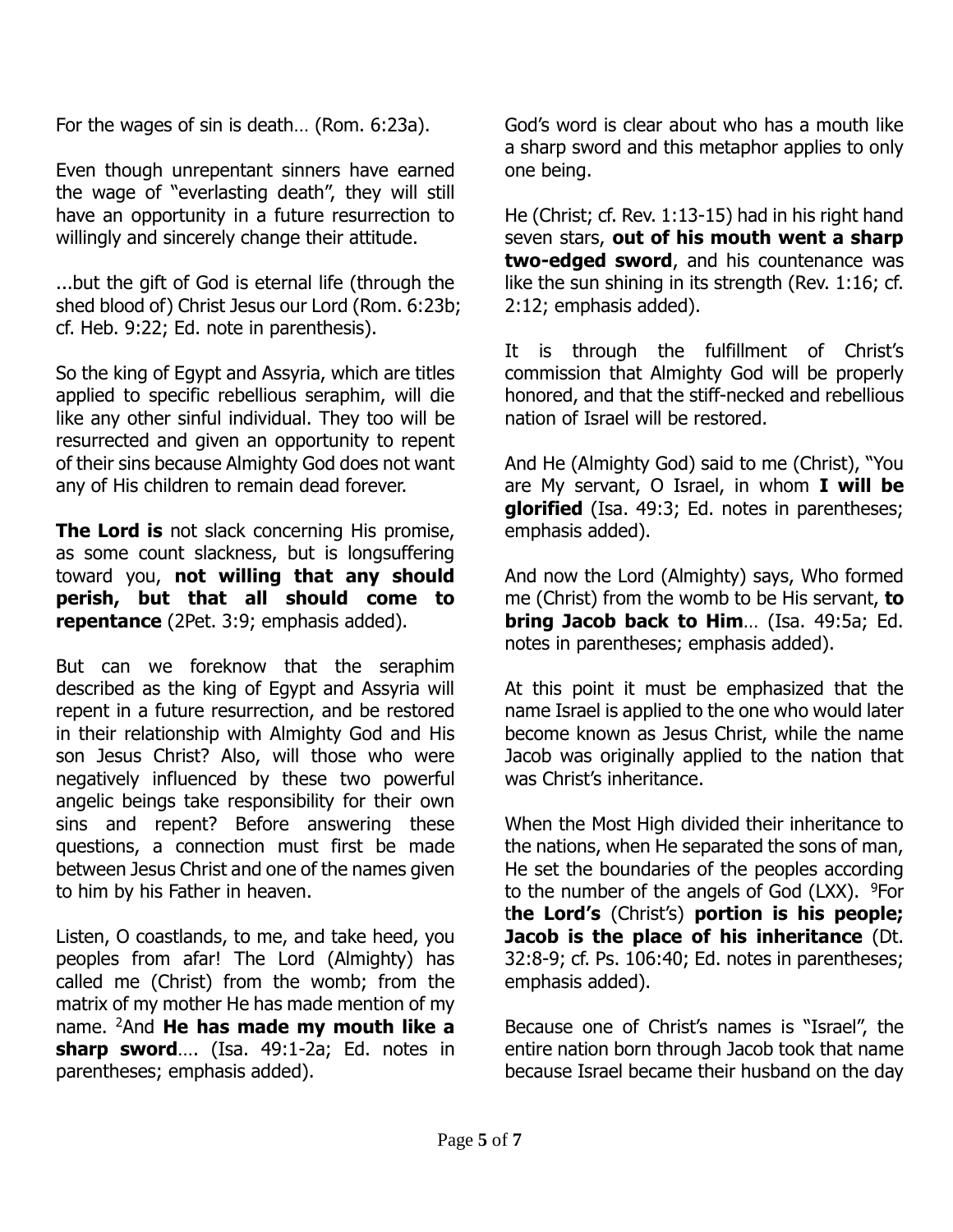he "took them by the hand to bring them out of Egypt".

Behold, the days are coming, says the Lord, when I will make a new covenant with the house of Israel and with the house of Judah (\*two separate nations) –  $32$ not according to the (marriage) covenant that I made with their fathers in the day that **I took them by the hand to bring them out of the land of Egypt**, my covenant which they broke, though **I was a husband to them, says the Lord** (Jer. 31:31- 32; **cf. 2Cor. 11:2**; Ed. notes in parentheses; emphasis added).

If **my people who are called by my name** will humble themselves… (2Chr. 7:14a; emphasis added).

It must be emphasized that the one speaking in 2Chr. 7:14 is not Almighty God because Solomon saw "the Lord" that spoke with him, and Christ stated clearly that no human being has seen, or heard the voice of, Almighty God (Jn. 1:18; 5:37). Therefore, "the Lord" here was "the saraph" that would later become known as Jesus Christ. Another reason the nation that came through Jacob had their name changed to Israel was due to the fact that "Jacob" means "heel holder/catcher, supplanter, or usurper" and none of these names reflects the actions or character of their leader and husband "Israel". The name Israel means "he will rule as God" (SHD 8280 and 410). This is one of many confirmations that the saraph, who became known as Jesus Christ, was indeed Almighty God's appointed representative. As Almighty God's representative, Christ was given the authority to carry many of his Father's titles.

For unto us a Child is born, unto us a Son is given (as a sacrifice for sin); and the government **will be** upon his shoulder (following the successful completion of his commission). And his name will be called Wonderful (Jgs. 13:18; NKJV), Counselor, Mighty God, Everlasting Father, Prince of Peace. Of the increase of his government and peace there will be no end, upon the throne of David and over his kingdom, to order it and establish it with judgment and justice from that time forward, even forever. The zeal of the Lord of hosts will perform this (Isa. 9:6-7; Ed. notes in parentheses; emphasis added).



II Chronicles 7:14a; emphasis added

So the spirit being who became Jesus Christ led the nation that was named after him. He was not only tasked with restoring his sinful nation to Almighty God, he was also given responsibility to "shepherd the Gentile nations".

Indeed He (Almighty God) says, "It is too small a thing that you should be My servant to raise up the tribes of Jacob, and to restore the preserved ones of Israel; **I will also give you as a light to the Gentiles, that you should be My salvation to the ends of the earth**" (Isa. 49:6; Ed. note in parenthesis; emphasis added).

So "Israel" is one of the names given to the saraph now known as Jesus Christ, while two other seraphim were given the names "Egypt" and "Assyria". It follows that the nations under their respective leadership would be called "Israelites", "Egyptians", and "Assyrians." With this in mind, the following section of scripture confirms that these nations will repent of their sins in a future resurrection. When this occurs, they will all be able to walk in harmony with one another.

And the Lord will strike Egypt, He will strike and heal it; they will return to the Lord (repent), and